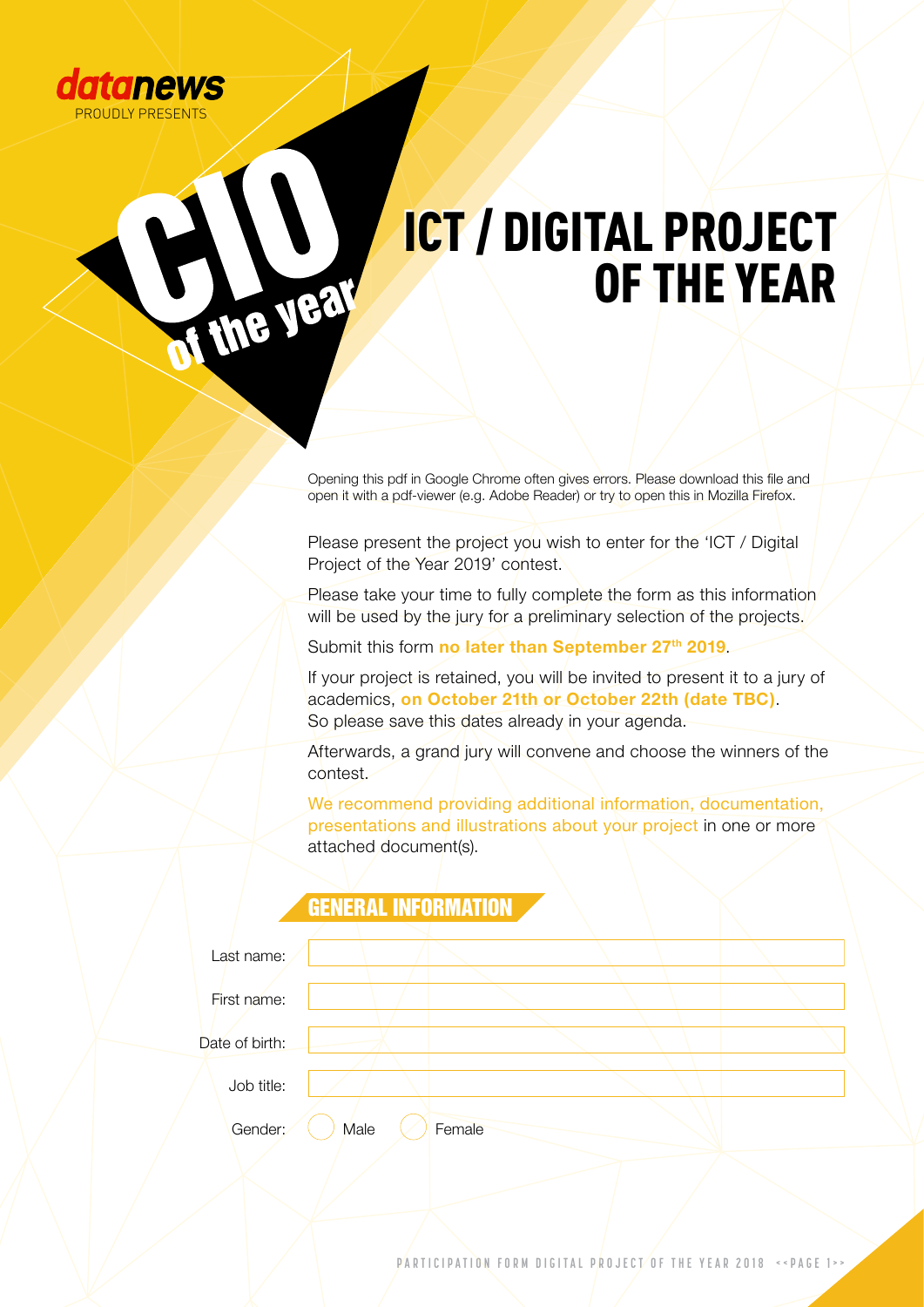#### datanews PROUDLY PRESENTS



### ICT / DIGITAL PROJECT ICT / DIGITAL PROJECT OF THE YEAR OF THE YEAR

#### COMPANY INFORMATION

Company name: Street: Number/box: Postal code + city: Telephone: Mobile: Email: Website:

### **COMPANY PROFILE**

Turnover past fiscal year: Number of employees: Number of ICT employees: Activities/sector: Last name managing director: First name managing director: Telephone managing director: Email managing director:

#### PROJECT DESCRIPTION

Sector: Scope: Private Public

Small project | Large-scale project

The jury may decide to change the categorization of your project.

## IT'S IMPORTANT TO PROVIDE A CLEAR AND CONCISE DESCRIPTION OF THE PROJECT.

**PLEASE PROVIDE THIS IN ATTACHED DOCUMENT(S).**

In your description, be sure to cover the following aspects:

- Methodology
- Innovative character
- Business case
- Technology & business partners in the project